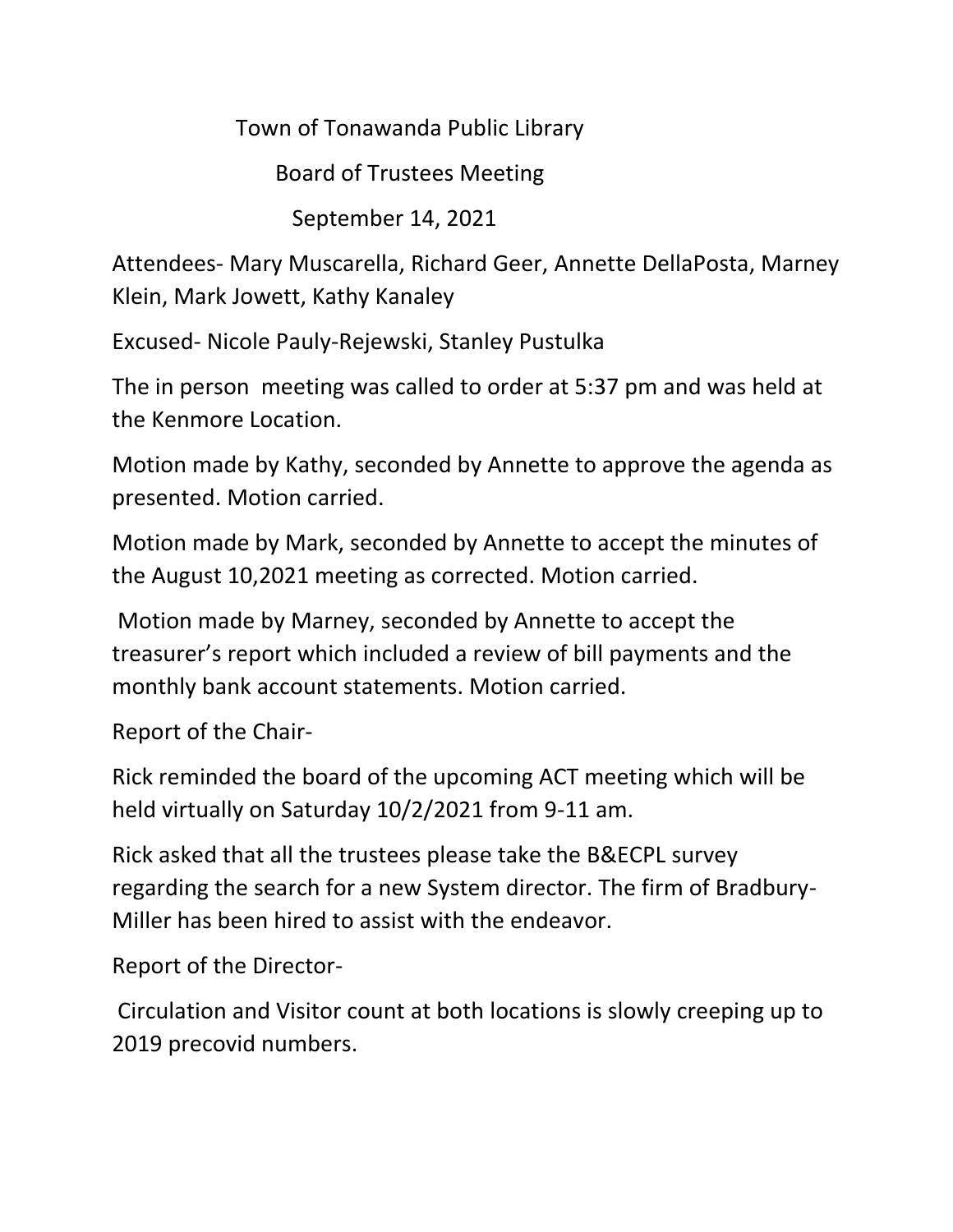Both locations will continue virtual programs while adding in person activities. Tales and Tails at both libraries was a big success. The "Take and Make" craft kits and "Bricks to go" Lego program also remain popular.

Both locations have used the funds in their respective Materials Budget for this year.

Kenilworth- \$5261.00

Kenmore\$10,269

Total new library cards issued-

Kenilworth 24- 18 adults,6 children

Kenmore-103- 71 adult, 32 children

NY State Construction Grant additional paperwork requested was submitted on 8/10/21. We are waiting a reply for formal closure and payment of the final 10% of funds.

We are planning to resume in-person kid's programs in October depending on Covid infection rates and local restrictions.

Kenmore Branch is open Sundays from 12-5 until 12/19/21.

There will be a Friends of the Library book sale from 9/30/21-10/2/21 at Kenmore Middle.

The Board approved Mary's request to purchase additional Town of Tonawanda blue reusable bags for a total of \$840.00.

Mary met with Dave Decker from the Town to see if the Town can do the work involved with installing and inside drop box at Kenilworth. Estimated cost is \$5000. The money used will be from the Special Legislative Grant from Bill Conrad.